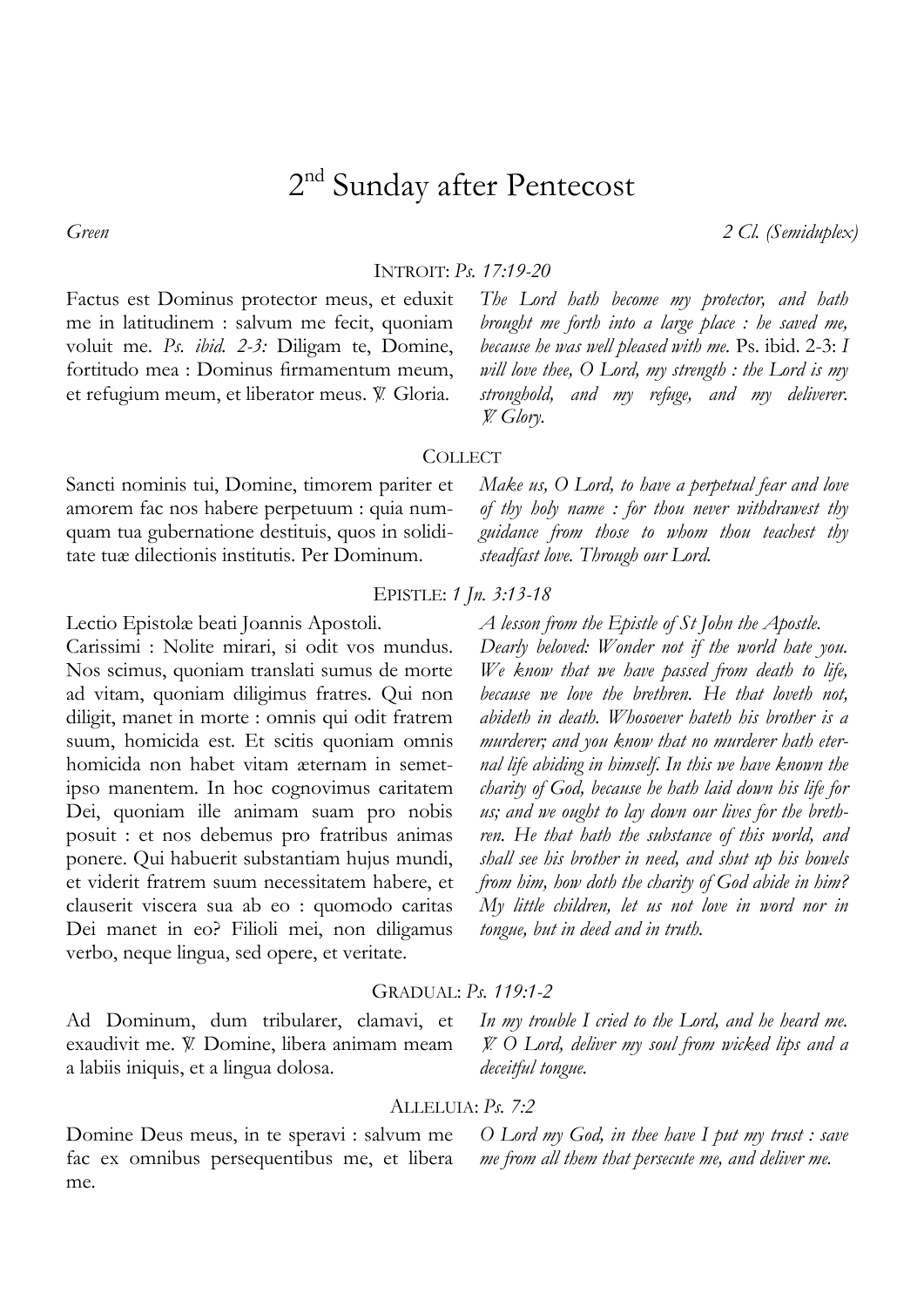Sequentia Sancti Evangelii secundum Lucam.

In illo tempore : Dixit Jesus Pharisæis parabolam hanc : Homo quidam fecit cœnam magnam, et vocavit multos. Et misit servum suum hora cœnæ dicere invitatis ut venirent, quia jam parata sunt omnia. Et cœperunt simul omnes excusare. Primus dixit ei : Villam emi, et necesse habeo exire, et videre illam : rogo te, habe me excusatum. Et alter dixit : Juga boum emi quinque, et eo probare illa : rogo te, habe me excusatum. Et alius dixit : Uxorem duxi : et ideo non possum venire. Et reversus servus nuntiavit hæc domino suo. Tunc iratus paterfamilias, dixit servo suo : Exi cito in plateas, et vicos civitatis, : et pauperes, ac debiles, et cæcos, et claudos introduc huc. Et ait servus : Domine, factum est ut imperasti, et adhuc locus est. Et ait dominus servo : Exi in vias, et sepes, et compelle intrare, ut impleatur domus mea. Dico autem vobis, quod nemo virorum illorum, qui vocati sunt, gustabit cœnam meam.

*Continuation of the holy Gospel according to St Luke.* 

*At that time: Jesus spoke to the Pharisees this parable: A certain man made a great supper, and invited many. And he sent his servant, at the hour of the supper, to say to them that were invited, that they should come, for now all things are ready. And they began all at once to make excuse. The first said to him: I have bought a farm, and must needs go out and see it; I pray thee hold me excused. And another said: I have bought five yoke of oxen, and I go to try them; I pray thee hold me excused. And another said: I have married a wife, and therefore I cannot come. And the servant returning told these things to his lord. Then the master of the house being angry, said to his servant. Go out quickly into the streets and lanes of the city, and bring in hither the poor, and the feeble, and the blind, and the lame. And the servant said: Lord, it is done as thou hast commanded, and yet there is room. And the lord said to the servant: Go out into the highways and hedges, and compel them to come in, that my house may be filled. But I say unto you, that none of those men that were invited shall taste of the supper.* 

#### OFFERTORY: *Ps. 6:5, 2, 3*

Domine, convertere, et eripe animam meam : *\**salvum me fac propter misericordiam tuam. = Domine, ne in ira tua arguas me : neque in furore tuo corripias me. V. Miserere mihi, Domine, quoniam infirmus sum : sana me, Domine, quoniam conturbata sunt omnia ossa mea. *\**Salvum.

*Turn to me, O Lord, and deliver my soul :* \**O save me for thy mercy's sake.*  $\breve{Y}$  O Lord, rebuke me not *in thy indignation : nor chastise me in thy wrath.*  = *Have mercy on me, O Lord, for I am weak : heal me, O Lord, for my bones are troubled.* \**O save me.* 

#### SECRET

Oblata nos, Domine, tuo nomine dicanda purificet : et de die in diem ad cælestis vitæ transferat actionem. Per Dominum.

*May the oblation we dedicate to thy name purify us, O Lord : and make us advance daily in the practice of a heavenly life. Through our Lord.* 

#### PREFACE

Vere dignum et justum est, æquum et salutare, nos tibi semper, et ubique, gratias agere : Domine sancte, Pater omnipotens, æterne Deus. Qui cum Unigenito Filio tuo, et Spiritu Sancto, unus es Deus, unus es Dominus : non in unius singularitate personæ, sed in unius

*Of the Trinity*

*It is truly meet and just, right and availing unto salvation, that we should at all times and in all places give thanks unto thee, O holy Lord, Father almighty, everlasting God : who with thine onlybegotten Son and the Holy Ghost art one God, one Lord; not in the oneness of a single person, but in the*